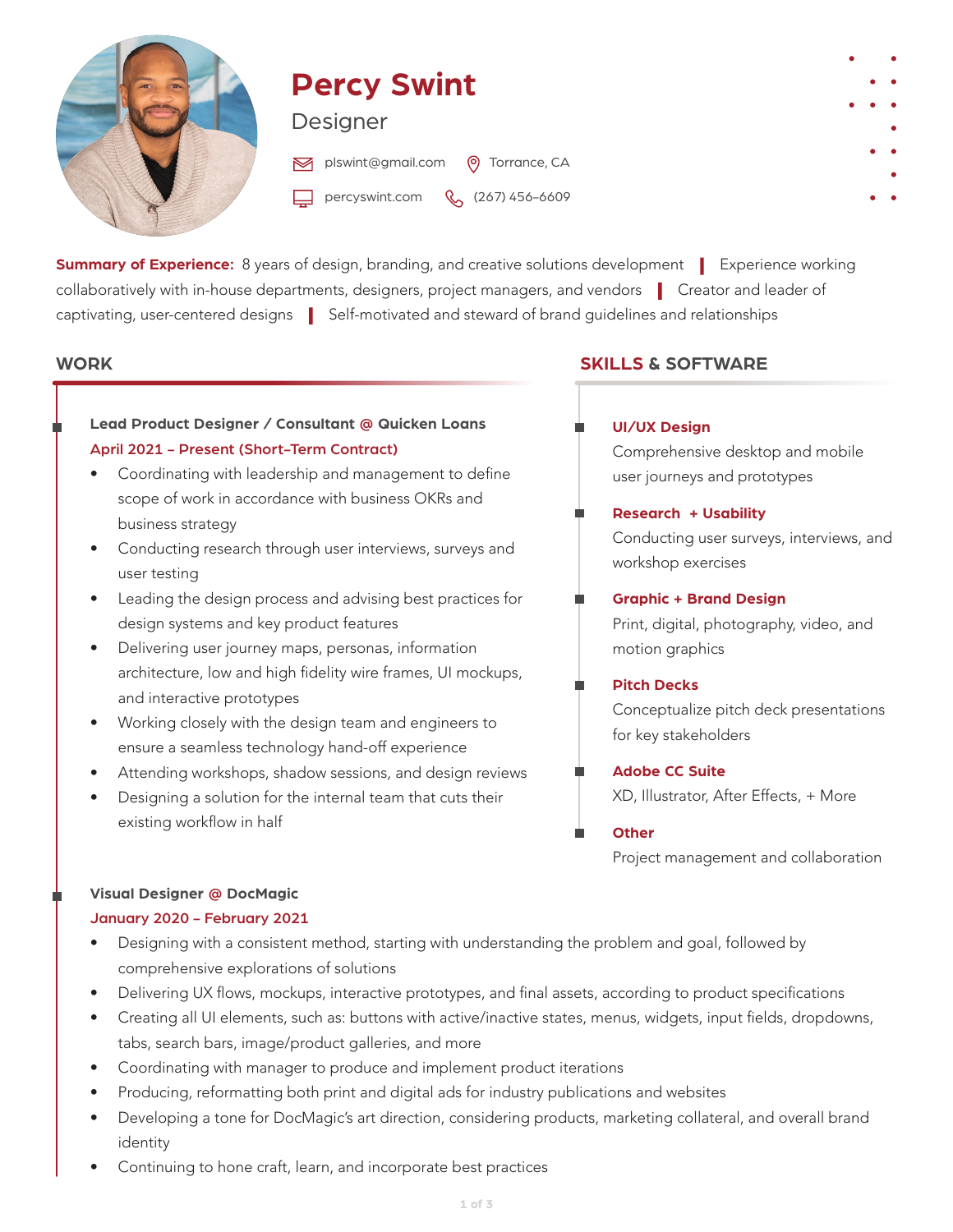#### **Freelance Designer, Consultant**

#### October 2013 - January 2020

- Working with clients to interpret their company's goals, while becoming familiar with clients' products, services, target audience, and their competitors' activities, through elaborate research
- Developing original, creative ideas that engage the target audience and address the client's business issues
- Creating compelling, design solutions for web, digital, UI/UX, packaging, and print
- Interpreting market briefs and supporting client pitches and presentations
- Developing marketing strategies that connect potential customers with clients' goods and services
- Staying informed of design trends and new technologies; providing innovative ideas for design solutions in support of objectives and initiatives
- Experience in the following industries: Tech, Manufacturing, Food & Beverage, Apparel, Lifestyle Brands, Hospitality, Real Estate, Landscaping, and Coaching/Consulting

#### **Creative Designer @ Canelé Gourmet Pantry**

#### March 2017 - January 2020

- Creating high-quality graphic work, from conception to execution, that demonstrates a functional, marketleading approach to creative design solutions
- Designing a wide variety of project types, including but not limited to logo/brand identity, website, banners, landing pages, photography, and print collateral, such as catalogs and product packaging
- Leading creative marketing projects including: ecommerce, email campaigns, and advertising
- Developing beautiful marketing funnels that deliver innovative customer experiences and increase wholesale orders through canelepantry.com
- Nurturing wholesale partner relationships through carefully curated promotional materials designed for their target audience
- Ensuring all marketing materials adhere to brand guidelines

#### **Senior Graphic Designer @ Plastpro, Inc.**

#### September 2015 - March 2017

- Provided design and production support to marketing department for a range of projects including brand identity updates, logos, various print collateral, apparel, presentations, and creating digital assets for website
- Developed highly original and professional concepts, and contributed to the creative execution from pitch to final delivery
- Assigned, accountable for project design deliverables and quality control; used strong information and presentation skills for internal departments and sales team
- Managed project timelines and worked collaboratively with in-house departments, designers, project managers, and vendors, to ensure deadlines were met
- Developed trade show graphics for NAHB International Builders' Show for Vegas and Orlando expos
- Understood the referenced brand aesthetic to ensure all creative deliverables told the correct story and were brand appropriate
- Initiated, coordinated fun company-wide competitions and designed event materials for internal team and sister company, JM Eagle